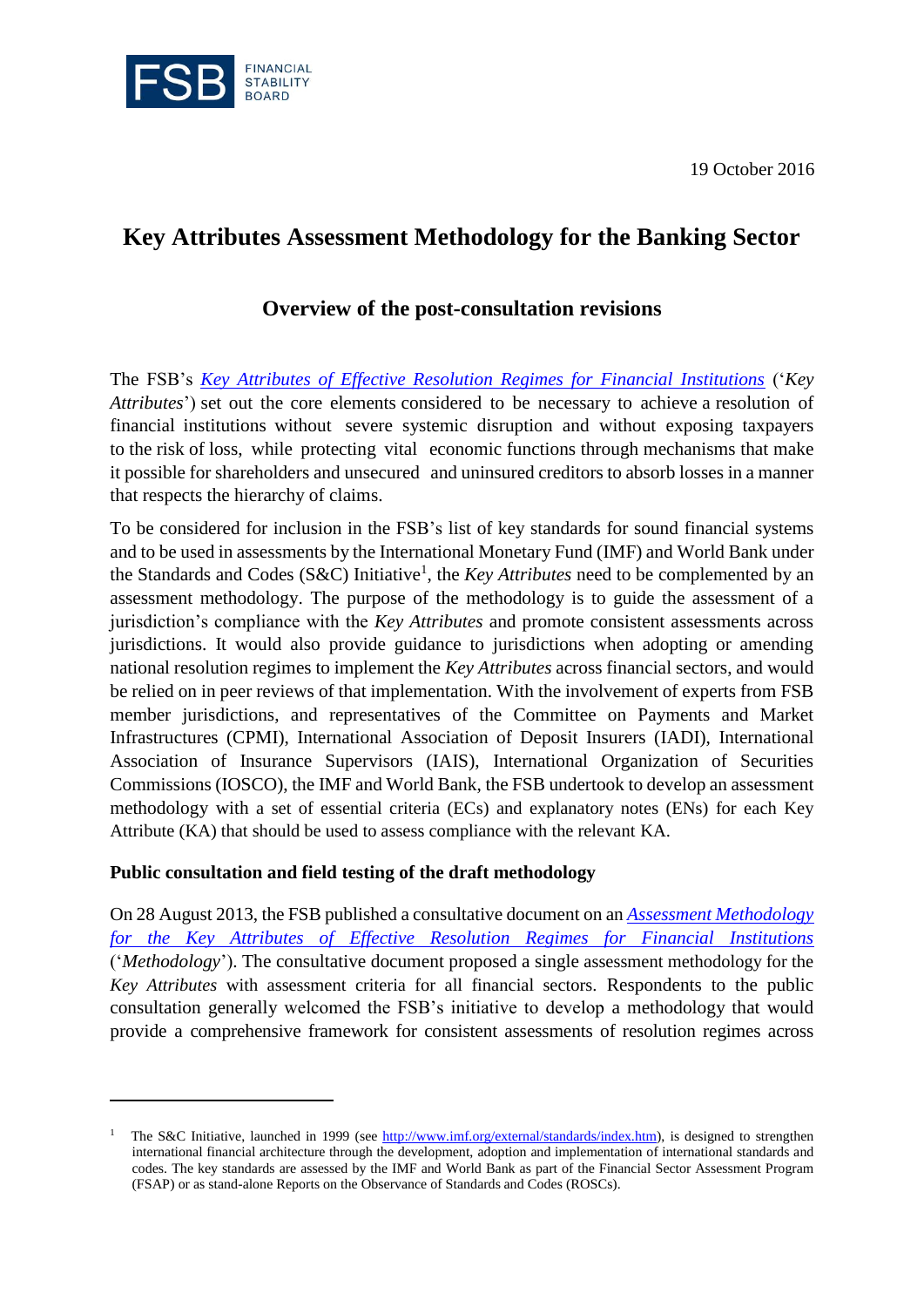jurisdictions and submitted a range of comments and suggestions for consideration in the development of the final methodology.<sup>2</sup>

The IMF and World Bank, with the assistance of the FSB and volunteer jurisdictions, conducted a series of field tests to evaluate the adequacy and suitability of the ECs set out in the draft *Methodology* and to refine the guidance provided to assessors. Pilot assessments of bank resolution regimes were conducted in Switzerland and Columbia.<sup>3</sup> In addition, the IMF used the draft *Methodology* as a reference document in its review of the bank and insurance resolution regimes of the United States<sup>4</sup> in the context of the Financial Sector Assessment Program (FSAP). The FSB also used the draft *Methodology* as a reference for the conduct of its *[Second Thematic Review on Resolution Regimes](http://www.fsb.org/wp-content/uploads/Second-peer-review-report-on-resolution-regimes.pdf)* ('*Peer Review Report*') on the implementation of bank resolution regimes across the FSB member jurisdictions.

The revisions to the draft *Methodology* address comments from the public consultation and incorporate the experience of the field tests and the peer reviews. The changes also address redundancies and duplications in the assessment.

### **Main changes**

 $\overline{a}$ 

The main changes to the *Methodology* (compared to the consultative document) are set out below:

 **Modular approach to the Methodology.** The *Key Attributes* are an 'umbrella' standard for resolution regimes for all types of financial institutions that are potentially systemically significant or critical in failure. This design was a strategic choice, motivated by the fact that jurisdictions need to have resolution regimes in place that are capable of managing the failure of systemically important financial institutions (SIFIs), whatever their licensing status or nature of financial activities. In order to be consistent with that choice, the consultative document had proposed a single comprehensive methodology. However, based on the feedback to the proposal and experience of the field tests that indicated the need for detailed sector-specific guidance on the application of the *Key Attributes*, the FSB decided to take a modular approach. The modular approach entails the division of the proposed *Methodology* into separate modules for the assessment of resolution regimes for banks, insurers and financial market infrastructures (FMIs) and takes the form of a self-contained and free-standing methodology for each sector. A modular approach allows for the development of criteria that are better tailored to the specific features of a particular sector and therefore facilitates sector-specific assessments of the *Key Attributes*. The FSB decided to give priority to the development of a module

The comment letters are published at: Public responses to August 2013 consultative document Assessment Methodology [for the Key Attributes of Effective Resolution Regimes for Financial Institutions -](http://www.fsb.org/2013/11/c_131121/) Financial Stability Board.

<sup>&</sup>lt;sup>3</sup> See IMF's "Colombia: Technical Assistance Report-Detailed Assessment of Observance of Key Attributes of Effective Resolution Regimes for Financial Institutions-Pilot of the Draft Assessment Methodology" [\(https://www.imf.org/external/pubs/ft/scr/2016/cr1699.pdf\)](https://www.imf.org/external/pubs/ft/scr/2016/cr1699.pdf), April 2016.

<sup>1</sup> See IMF's "United States: Financial Sector Assessment Program-Review of the Key Attributes of Effective Resolution<br>1 Review of the Key Attributes of Effective Resolution<br>1 Note"<br>1 Note" Banking and Insurance Sectors-Tech Sectors-Technical [\(https://www.imf.org/external/pubs/ft/scr/2015/cr15171.pdf\)](https://www.imf.org/external/pubs/ft/scr/2015/cr15171.pdf), July 2015.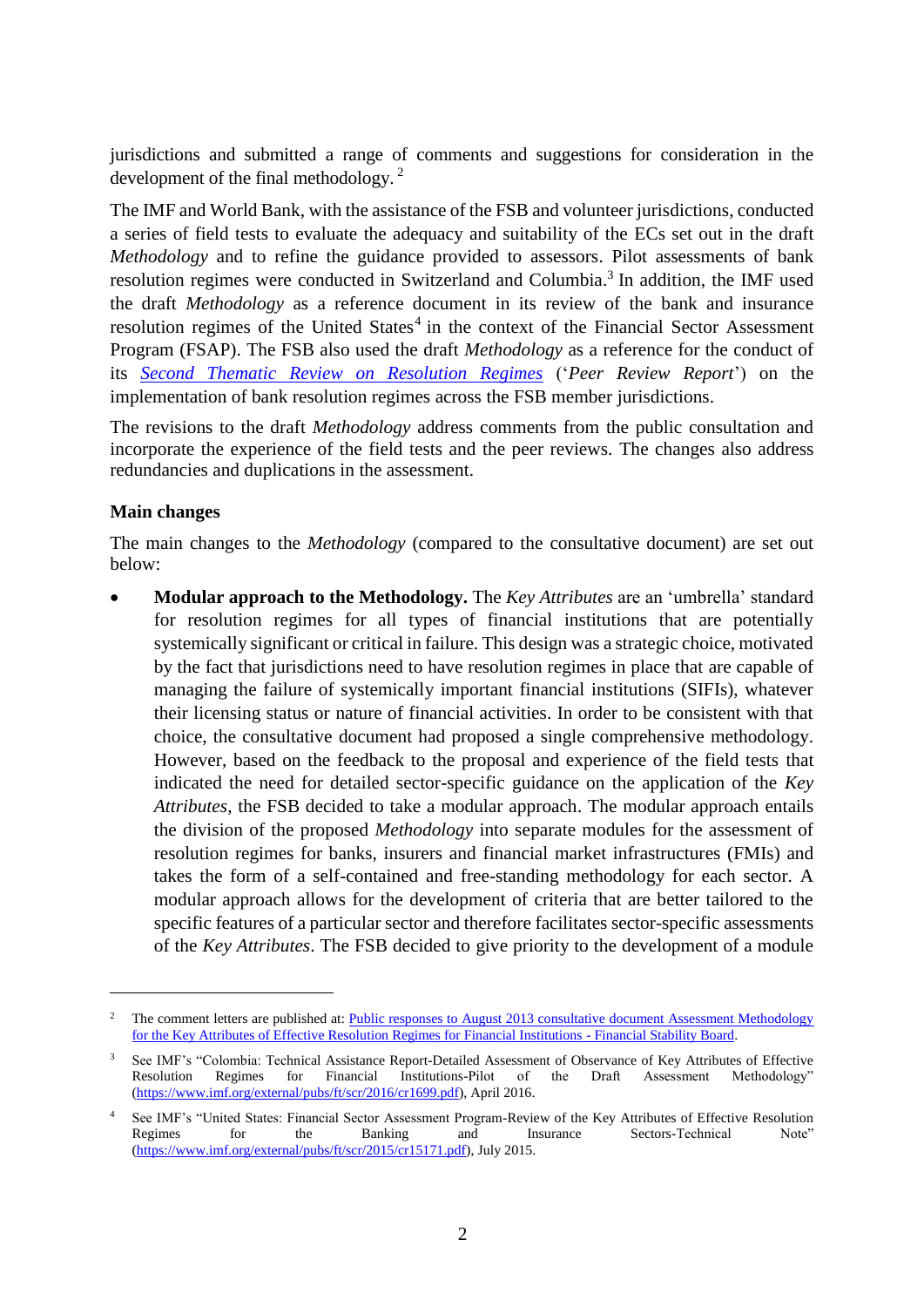for the banking sector and to extend the timeline for the development of modules for the non-bank sectors to take into consideration the further work underway in those sectors.<sup>5</sup> Consequently, as now finalised, the methodology for the banking sector focuses exclusively on bank resolution regimes and ECs and ENs that are relevant for assessing them. Accordingly all ECs and ENs that relate exclusively to insurers or FMIs were removed, and other modifications were made to ECs and ENs where necessary to reflect that narrower focus on bank resolution regimes.

- **Grading taking into account proportionality.** Several respondents stressed the importance of sufficient flexibility under the *Methodology* to allow jurisdictions to adopt the *Key Attributes* in a manner proportionate to, for instance, the complexity and systemic importance of their financial institutions. For example, a jurisdiction should not be graded as non-compliant if compliance with particular KAs is clearly not necessary for the effectiveness of its resolution regime. Moreover, the Columbian assessment identified the need for additional guidance to facilitate the use of the *Methodology* in a variety of jurisdictions including in emerging markets and developing economies (EMDEs). In finalising the *Methodology*, therefore, the FSB added a new section on 'Grading taking into account proportionality' (Section III. D). That guidance provides that the overall assessment should take into account the structure and complexity of the financial sector, such as the presence of global systemically important banks (G-SIBs) and other systemically important banks; the relative systemic importance of different sectors and the market environment of the jurisdiction that is being assessed. An assessment must recognise that a jurisdiction's resolution regime should be proportionate to the size, structure and complexity of the jurisdiction's banking system. An individual KA or EC may be considered "not applicable" when the KA or EC does not apply to a jurisdiction because of structural, legal and/or institutional features of the financial system. However, the final methodology for the banking sectorsets a high threshold for any such exceptions. The ECs assessed must allow for a determination of whether the resolution regime can achieve the ultimate objectives of the KA, and a "not applicable" determination should not be used if it would impede such a judgment.
- **Scope of the Methodology**. KA 1.1 provides that a resolution regime should extend to holding companies, non-regulated operational entities within a financial group or conglomerate that are significant to the business of the group or conglomerate, and domestic branches of foreign firms. The experience of the field tests identified that further clarification is needed about the expected coverage of resolution regimes in relation to such entities. The same issue was raised in the *Peer Review Report*. Accordingly, the following clarifications were made in finalizing the methodology for the banking sector:
	- Holding companies are assessed and graded taking into account proportionality (see above). It was clarified that if a jurisdiction does not have holding companies, criteria that apply to holding companies should be deemed "not applicable".

 $\overline{a}$ 

<sup>5</sup> See FSB's "Resilience through resolvability – moving from policy design to implementation (5th Report to the G20 on progress in resolution)" [\(http://www.fsb.org/wp-content/uploads/Resilience-through-resolvability-–-moving-from-policy](http://www.fsb.org/wp-content/uploads/Resilience-through-resolvability-–-moving-from-policy-design-to-implementation.pdf)[design-to-implementation.pdf\)](http://www.fsb.org/wp-content/uploads/Resilience-through-resolvability-–-moving-from-policy-design-to-implementation.pdf), August 2016.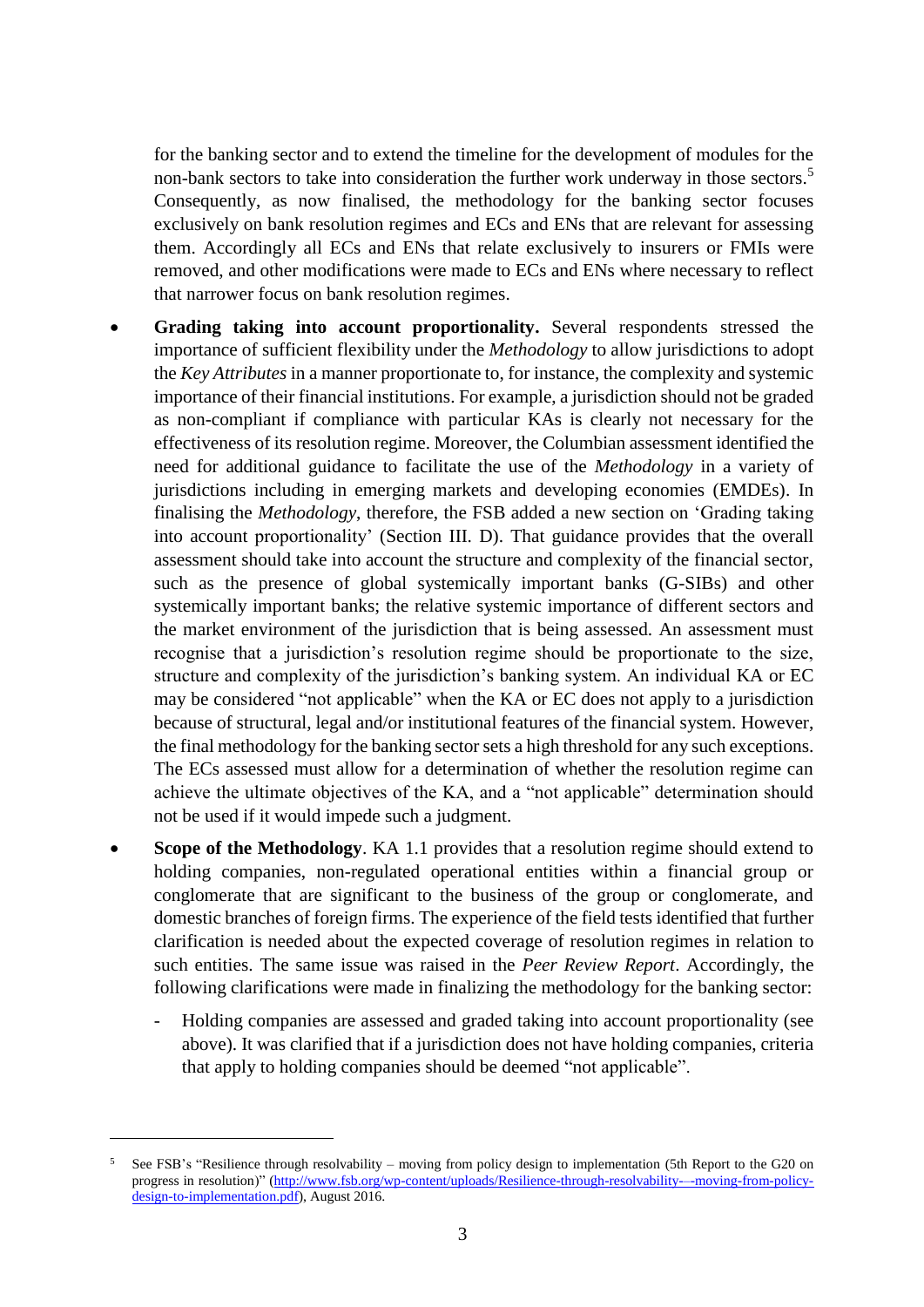- Resolution powers with regard to non-regulated operational entities should be assessed in relation to the relevant powers under KA 3.2 (iv) (related to ensuring continuity of essential services and functions) so that measures can be taken in relation to such entities insofar as that is necessary to support the resolution of an affiliated financial institution or the group as a whole.
- Resolution powers with regard to domestic branches of foreign firms should be assessed in relation to the relevant powers under KA 3 (Resolution powers).
- **Determination of systemic significance.** Under the *Key Attributes*, jurisdictions should meet the requirements of KA 9 (Institution-specific cross-border cooperation agreements), KA 10 (Resolvability assessments) and KA 11 (Recovery and resolution planning) for at least all domestically incorporated global systemically important financial institutions (G-SIFIs). Related to this, respondents emphasised that assessors are not expected to make a factual determination as to which financial institutions in the jurisdiction under assessment could be systemically significant or critical at failure. Instead, assessors should examine whether existing guidelines, criteria or procedures enable the authorities in the relevant jurisdiction to assess whether an institution could be systemically significant or critical if it fails and to apply the resolution regime or resolution powers to such an institution.
- **Timely entry into resolution.** KA 3.1 provides that resolution should be initiated when a firm is no longer viable or likely to be no longer viable, and has no reasonable prospect of becoming so. The *Peer Review Report* recommends that the FSB provide additional clarification and guidance on criteria to facilitate the timely determination of financial institutions' non-viability or likely non-viability and early entry into resolution to address uncertainties of interpretation that came to light during the conduct of the review. The final methodology includes an additional EC (EC 3.2) which requires effective and adequate arrangements including evaluation and decision-making processes to be in place.
- **Powers to ensure continuity of services provided by companies in the same group.**  Under KA 3.2 (iv), resolution authorities should have powers to ensure continuity of essential services and functions, and KA 3.2 (iv) provides that one of the ways to meet this requirement is to require other companies in the same group to continue to provide essential services to the entity in resolution, any successor or an acquiring entity. In finalising the methodology for the banking sector, the FSB added a new EN (EN 3 (j)) on 'Powers to ensure continuity of services provided by companies in the same group' and specified that, to ensure the continuity of services provided by companies in the same group, a jurisdiction should provide for the powers of the resolution authority to (i) directly require companies in the same group located within the jurisdiction to continue to provide such services (whether or not they are regulated) in the resolution regime; or (ii) require the bank in resolution to ensure the continuity of services through its contractual agreements with or its corporate control over such companies combined with powers to require changes to ensure resolvability. The *Peer Review Report* notes circumstances in which corporate control may be insufficient to achieve the necessary outcome. Therefore, EN 3 (j) clarifies that, if relying on corporate control, the potential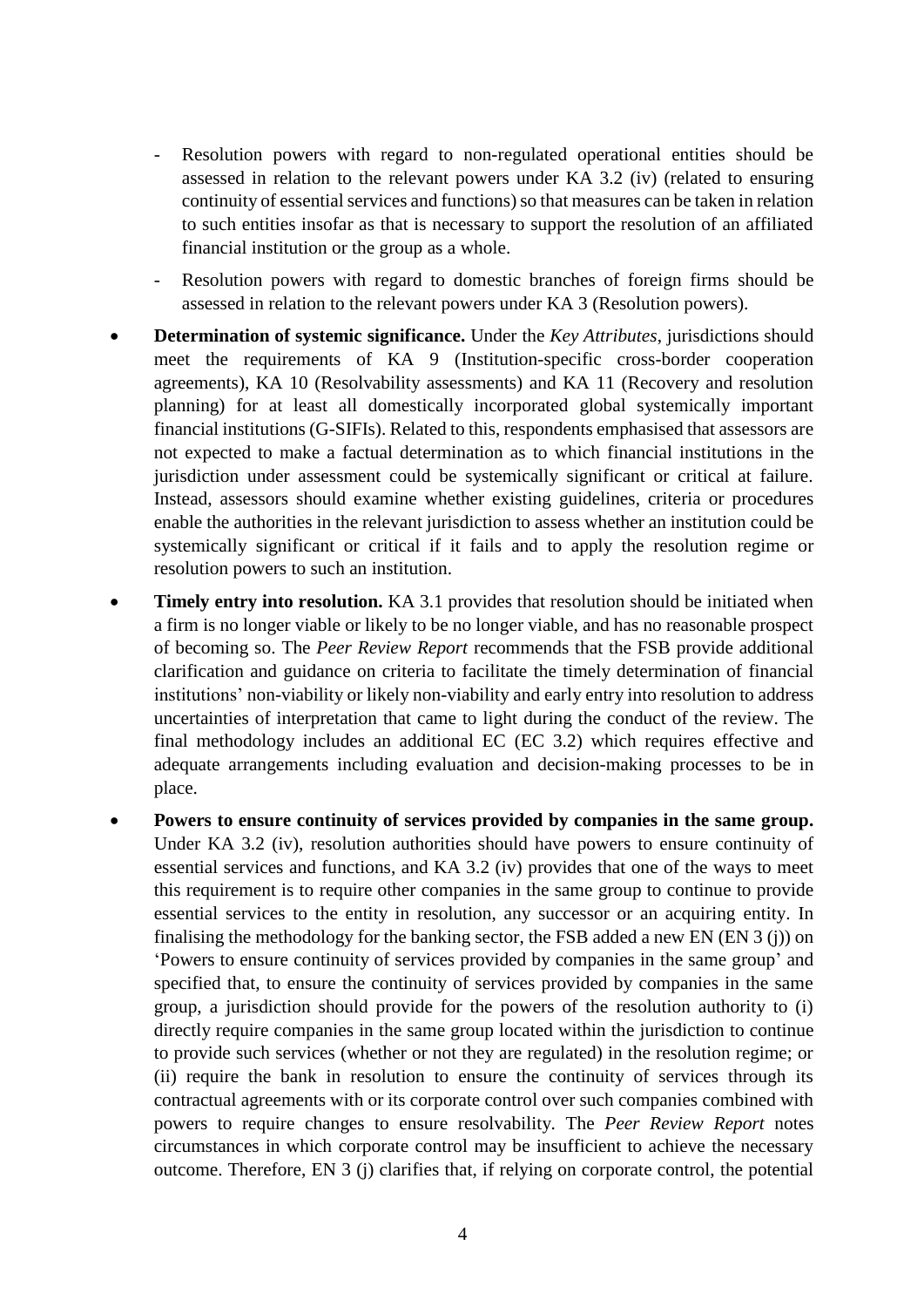for, and impact on, resolvability of the bank, were the group entity to enter insolvency separate from the resolution, should be considered by assessors.

- **Funding of firms in resolution.** KA 6 (Funding of firms in resolution) provides for temporary funding by authorities. The experience of the field tests identified that further guidance is needed with respect to the evaluation of implementation of KA 6. The final methodology clarifies that the legal framework should establish credible arrangements to provide temporary financing in terms of nature, availability, and sufficiency of the funding to support the use of the resolution powers set out in KA 3 (Resolution powers) and achieve the resolution objectives. The FSB recently released specific further guidance on KA 6.<sup>6</sup>
- **Legal framework conditions for cross-border cooperation.** The experience of the field tests indicated that it was unclear from the draft *Methodology* what provisions or processes should be in place to meet the requirements reflected in KA 7.5 (relating to processes to give effect to foreign resolution measures), or how different types of legal framework provisions, administrative action, or judicial process should be graded. The final methodology clarifies in EC 7.4 that the legal framework of the jurisdiction under review should establish a transparent and expedited process through which the resolution measures taken in the exercise of the resolution powers by a foreign resolution authority can be given effect in the jurisdiction under review. The process should provide for recognition or the taking of measures under the domestic resolution or supervisory legal framework that support and are consistent with the resolution measures taken by the foreign resolution authority. EN 7 (f) on 'Processes for recognition and support' further clarifies that jurisdictions may achieve the objectives of KA 7.5 through an administrative or judicial process or a combination of administrative and judicial processes. Having a transparent process implies that the process should be established ex ante. Jurisdictions should endeavour to assist relevant stakeholders in understanding how the process works and how their interests may be affected by, at a minimum, providing a short written summary of the process by which effect can be given to foreign resolution measures.
- **Assessment of the G-SIB specific requirements**. KAs 8, 9 and 10 include G-SIB specific requirements comprising the establishment of Crisis Management Groups (CMGs) (KA 8), the development of institution-specific cross-border cooperation agreements (CoAgs) (KA 9) and the conduct of regular resolvability assessments (KA 10). The final methodology specifies that KAs 8, 9 and 10 should be assessed in a manner that takes into account the confidentiality protections that apply to firm-specific recovery and resolution plans and CoAgs.
- **Continuity of access to FMIs.** The FSB recognises that maintaining a bank's continued access to FMIs whether through direct participation or indirectly through correspondent banks will be essential to restoring stability and market confidence and supporting operational continuity of the critical functions of the bank in resolution. The final methodology makes clear that the assessment of effective resolution planning includes

 $\overline{a}$ 

<sup>6</sup> See FSB's "Guiding principles on the temporary funding needed to support the orderly resolution of a global systemically important bank ("G-SIB")" [\(http://www.fsb.org/wp-content/uploads/Guiding-principles-on-the-temporary-funding](http://www.fsb.org/wp-content/uploads/Guiding-principles-on-the-temporary-funding-needed-to-support-the-orderly-resolution-of-a-global-systemically-important-bank-)[needed-to-support-the-orderly-resolution-of-a-global-systemically-important-bank-"G-SIB".pdf\)](http://www.fsb.org/wp-content/uploads/Guiding-principles-on-the-temporary-funding-needed-to-support-the-orderly-resolution-of-a-global-systemically-important-bank-), August 2016.